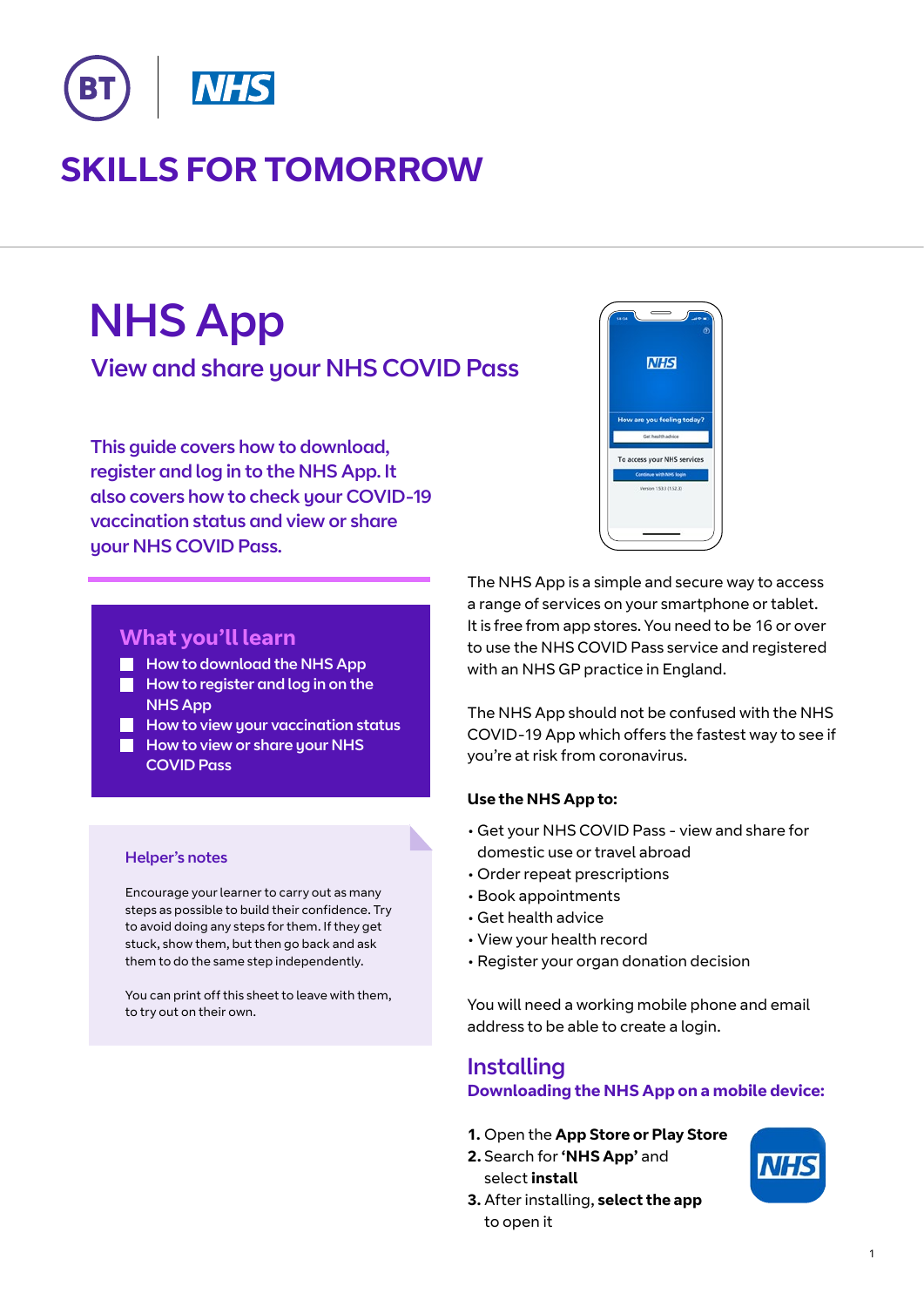## Registration

#### **Registering onto the NHS App on a mobile device:**

- **1**. Enter your **email address** and select **'Continue'**
- **2.** Select **'Continue'** to set up a new NHS login
- **3.** To create an account you will need to know your **NHS number or name, date of birth and postcode**. Select **'Continue'** if you know this information
- **4.** Create a **password** and select **'Continue'**
- **5.** A code will be sent to your **email address** to confirm who you are
- **6.** Enter your **mobile number**. You will be sent a security number via text to confirm your mobile number
- **7.** Once your registration is complete, you will be asked if you are happy to share your details from your GP Surgery with the NHS App – choose **'Yes'** or **'No'** and select **'Continue'**
- **8.** Then you are asked to agree to the NHS terms or use, privacy policy and cookie policy (the cookie policy is optional)

#### Logging in **Logging into the NHS App on a mobile device:**

- **1.** Enter your **email address** and select **'Continue'** (Image A below)
- **2.** Enter your **password**

#### Get your pass

**View or share your COVID-19 status on a mobile device:**

- **1.** Open the **'NHS App'** by selecting it
- **2.** Log in using your **email address** and **password**
- **3.** Select **'Get your NHS COVID Pass'**
- **4.** Select **'Continue'**
- **5**. Select **'Domestic or Travel'** (Image B below)
- **6.** You now have the option to view your QR code or:
- a. **Download a copy** Select and print or 'save to files', or
- b. **Receive an offline copy by email** Simply 'click and confirm'
- **7.** If you **select 'Travel'** you have the option to **'Show details'**
- **8**. You will see a **QR code** which you can present when asked. (Image C below)



|                      | <b>NHS</b>                                                                                 | <br>More |
|----------------------|--------------------------------------------------------------------------------------------|----------|
| ← Go back            |                                                                                            |          |
|                      | Get your NHS COVID Pass                                                                    |          |
| COVID-19 status.     | Use this service to view and share proof of your                                           |          |
| <b>Domestic</b>      |                                                                                            |          |
|                      | You may need to show your NHS COVID Pass<br>at places that have chosen to use the service. |          |
| <b>Travel</b>        |                                                                                            |          |
|                      | You may need to share your NHS COVID Pass                                                  |          |
|                      | when travelling abroad                                                                     |          |
|                      |                                                                                            |          |
|                      |                                                                                            |          |
| Privacy notice       |                                                                                            |          |
| Terms and conditions |                                                                                            |          |



(Image A) (Image B) (Image C)